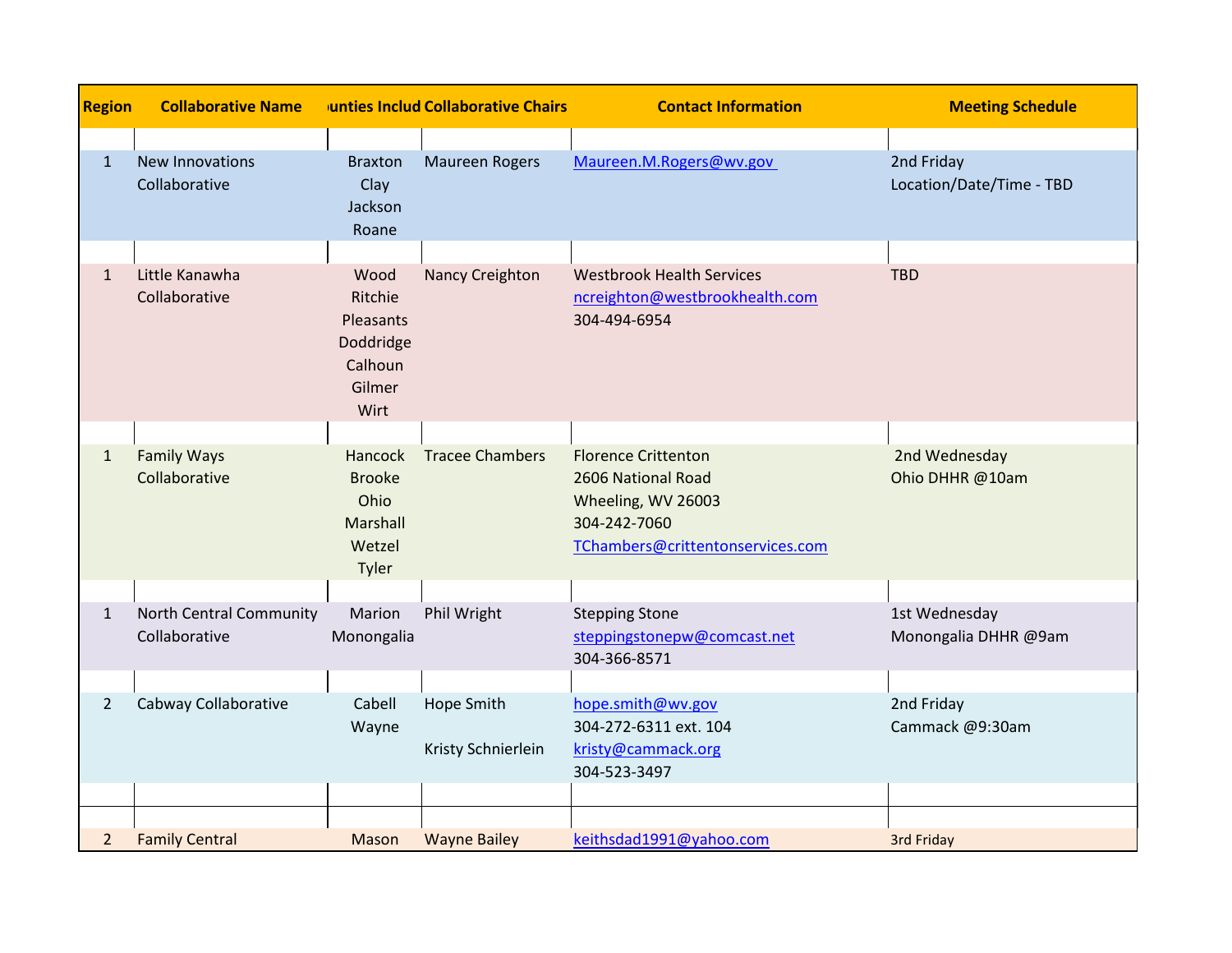|                | Collaborative                           | Kanawha<br>Putnam                                                                        | Lance Whaley                                                             | 304-389-2095<br>lance.c.whaley@wv.gov                                                              | Kanawha DHHR @10:00am                        |
|----------------|-----------------------------------------|------------------------------------------------------------------------------------------|--------------------------------------------------------------------------|----------------------------------------------------------------------------------------------------|----------------------------------------------|
|                |                                         |                                                                                          |                                                                          | 304-586-1554                                                                                       |                                              |
| $\overline{2}$ | <b>Family Southern</b><br>Collaborative | Lincoln<br>Logan<br>Boone                                                                | <b>Tammy Adkins</b><br><b>Charles Thorton</b><br>Sarah Clemente          | thadkins@zoominternet.net<br>charles.d.thornton@wv.gov<br>sarah@regionalfrn.org                    | <b>TBD</b>                                   |
| 3              | <b>Upper Potomac</b><br>Collaborative   | Mineral<br>Hardy<br>Hampshire<br>Grant<br>Pendleton                                      | <b>Gerri Mason</b><br>Joanna Kuhn                                        | mineralfamilyresourcenetwork@gmail.com<br>jkuhn erfrn@hardynet.com<br>304-530-5480                 | 4th Monday<br>BUMFS @10:00am                 |
| 3              | <b>Kids in Transition</b>               | <b>Berkeley</b><br>Morgan<br>Jefferson                                                   | Deb Barthlow                                                             | dbarthlow@childhswv.org<br>304-264-0225                                                            | 1st Wednesday<br>Berkeley DHHR @12:00pm      |
| 3              | Inter-Mountain<br>Collaborative         | Randolph<br>Tucker<br><b>Barbour</b><br>Taylor<br>Preston<br>Harrison<br>Upshur<br>Lewis | Jennifer Johnson<br>Linda Watson                                         | yhsjenj@yahoo.com<br>304-614-5892<br>bcfrn@frontier.com<br>304--614-4330                           | 3rd Wednesday<br>(Rotating DHHRs-TBD) @1pm   |
| 4              | Fayette/Raleigh<br>Collaborative        | Fayette<br>Raleigh                                                                       | <b>Skip Jennings</b><br>Debbie Williams<br>Dan Holstein<br>Aletha Stolar | Skip.I.Jennings@wv.gov<br>raleighfrn@frontier.com<br>Dan.D.Holstein@wv.gov<br>fayettefrn@gmail.com | <b>TBD Fayette DHHR</b><br>Fayette DHHR @TBD |
| $\overline{4}$ | Nicholas-Webster                        | <b>Nicholas</b>                                                                          | <b>Patty Martin</b>                                                      | patty.j.martin@wv.gov                                                                              | 2nd Monday                                   |